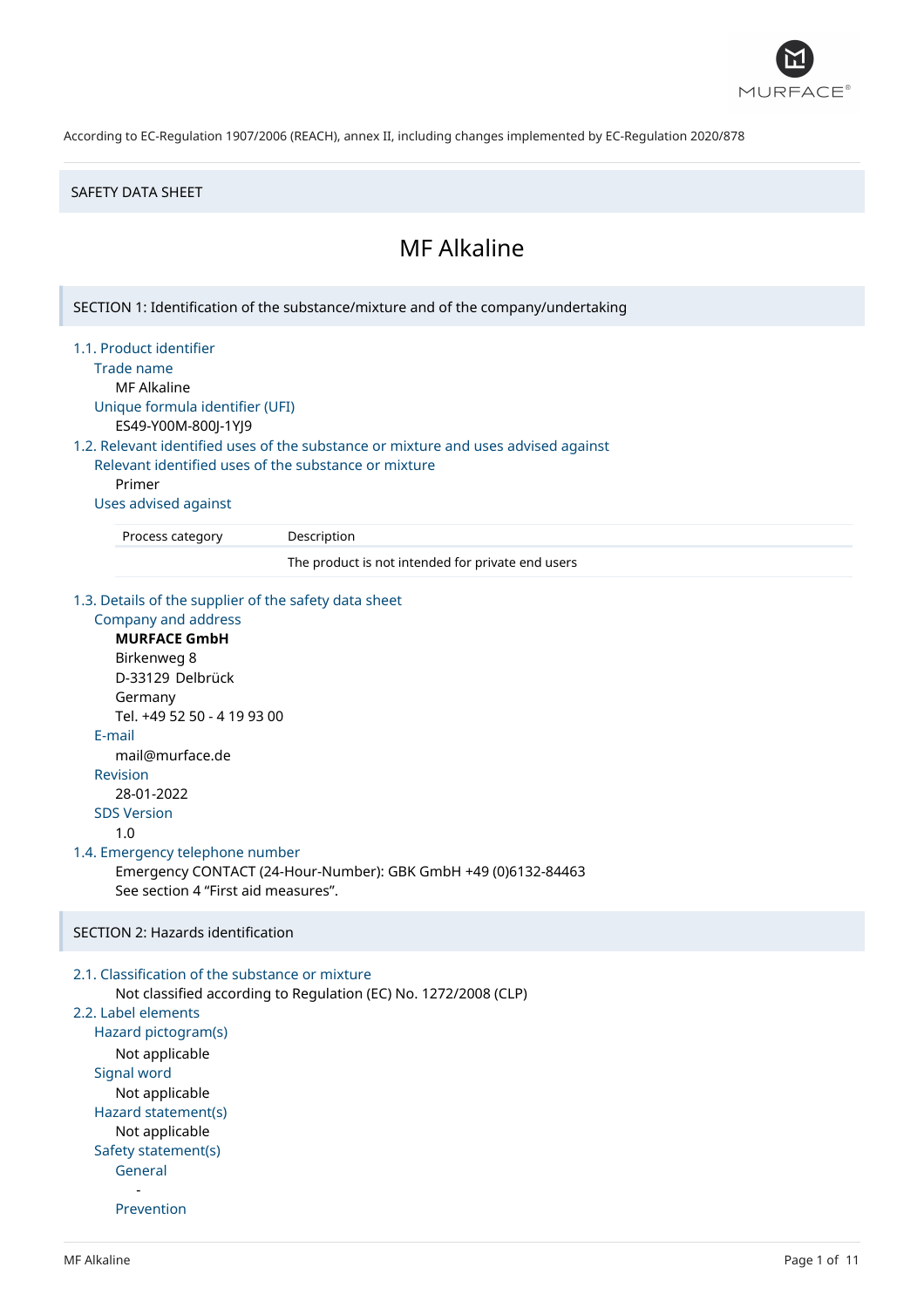

| Response                                                                                                                     |
|------------------------------------------------------------------------------------------------------------------------------|
|                                                                                                                              |
| <b>Storage</b>                                                                                                               |
|                                                                                                                              |
| <b>Disposal</b>                                                                                                              |
|                                                                                                                              |
| Hazardous substances                                                                                                         |
| No special                                                                                                                   |
| 2.3. Other hazards                                                                                                           |
| Additional labelling                                                                                                         |
| EUH208, Contains 2-methylisothiazol-3(2H)-one. May produce an allergic reaction.                                             |
| EUH210, Safety data sheet available on request.                                                                              |
| <b>Additional warnings</b>                                                                                                   |
| This mixture/product does not contain any substances considered to meet the criteria classifying them as PBT<br>and/or vPvB. |

VOC

VOC content: 1 g/L

MAXIMUM VOC CONTENT (Phase II, category A/a (WB): 30 g/L)

SECTION 3: Composition/information on ingredients

# 3.2. Mixtures

| Product/substance                                                                                                               | Identifiers                                      | % $w/w$ | Classification                                                                                              | Note |
|---------------------------------------------------------------------------------------------------------------------------------|--------------------------------------------------|---------|-------------------------------------------------------------------------------------------------------------|------|
| 2-butoxyethanol; ethylene<br>qlycol monobutyl ether;2-<br>butoxyethanol; ethylene<br>glycol monobutyl<br>ether;butyl cellosolve | CAS No.: 111-76-2<br>EC No.: 203-905-0<br>REACH: | 1-5%    | Acute Tox. 4, H302<br>Acute Tox. 4, H312<br>Skin Irrit. 2, H315<br>Acute Tox. 4, H332<br>Eye Irrit. 2, H319 | [1]  |
|                                                                                                                                 | Index No.: 603-014-00-0                          |         |                                                                                                             |      |

-----

See full text of H-phrases in section 16. Occupational exposure limits are listed in section 8, if these are available. Other information

[1] European occupational exposure limit

## SECTION 4: First aid measures

# 4.1. Description of first aid measures

## General information

In the case of accident: Contact a doctor or casualty department – take the label or this safety data sheet. Contact a doctor if in doubt about the injured person's condition or if the symptoms persist. Never give an unconscious person water or other drink.

#### Inhalation

Upon breathing difficulties or irritation of the respiratory tract: Bring the person into fresh air and stay with him/her.

# Skin contact

IF ON SKIN: Wash with plenty of water and soap.

Remove contaminated clothing and shoes. Ensure to wash exposed skin thoroughly with water and soap. DO NOT use solvents or thinners.

If skin irritation occurs: Get medical advice/attention.

## Eye contact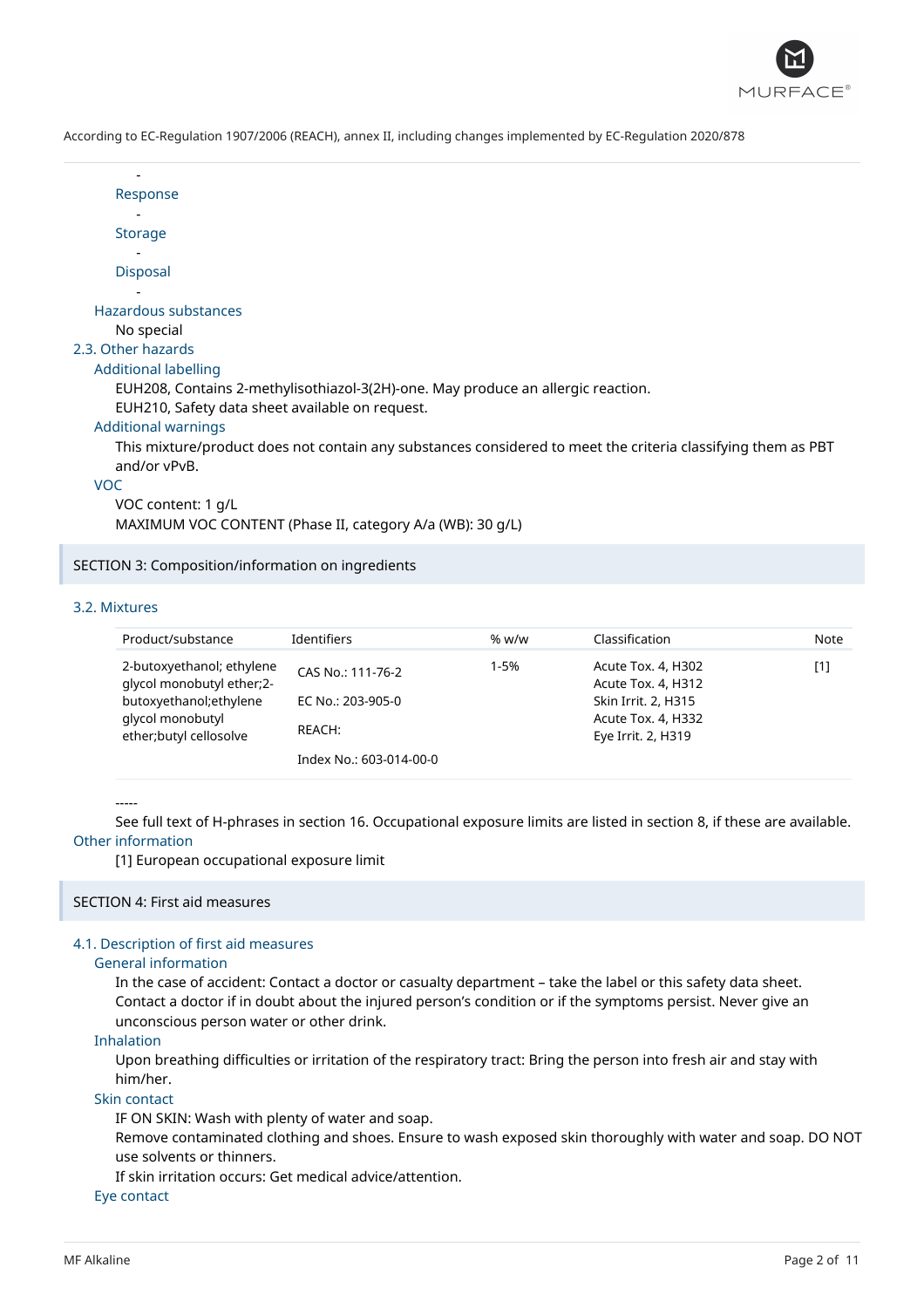

Upon irritation of the eye: Remove contact lenses and open eyes widely. Flush eyes with water or saline water(20- 30°C) for at least 5 minutes. Seek medical assistance and continue flushing during transport.

# Ingestion

Provide plenty of water for the person to drink and stay with him/her. In case of malaise, seek medical advice immediately and bring the safety data sheet or label from the product. Do not induce vomiting, unless recommended by the doctor. Have the victim lean forward with head down to avoid inhalation of- or choking on vomited material.

#### Burns

Not applicable

## 4.2. Most important symptoms and effects, both acute and delayed

This product contains substances that may trigger an allergic reaction to predisposed persons.

## 4.3. Indication of any immediate medical attention and special treatment needed

## No special

## Information to medics

Bring this safety data sheet or the label from this product.

# SECTION 5: Firefighting measures

## 5.1. Extinguishing media

Suitable extinguishing media: Alcohol-resistant foam, carbon dioxide, powder, water mist.

Unsuitable extinguishing media: Waterjets should not be used, since they can spread the fire.

## 5.2. Special hazards arising from the substance or mixture

Fire will result in dense smoke. Exposure to combustion products may harm your health. Closed containers, which are exposed to fire, should be cooled with water. Do not allow fire-extinguishing water to enter the sewage system and nearby surface waters.

If the product is exposed to high temperatures, e.g. in the event of fire, dangerous decomposition compounds are produced. These are:

Carbon oxides (CO / CO2).

# 5.3. Advice for firefighters

Fire fighters should wear appropriate personal protective equipment.

SECTION 6: Accidental release measures

#### 6.1. Personal precautions, protective equipment and emergency procedures No specific requirements

# 6.2. Environmental precautions

Avoid discharge to lakes, streams, sewers, etc.

# 6.3. Methods and material for containment and cleaning up

Use sand, earth, vermiculite, diatomaceous earth to contain and collect non-combustible absorbent materials and place in container for disposal, according to local regulations.

To the extent possible cleaning is performed with normal cleaning agents. Avoid use of solvents.

## 6.4. Reference to other sections

See section 13 on "Disposal considerations" in regard of handling of waste.

See section 8 "Exposure controls/personal protection" for protective measures.

# SECTION 7: Handling and storage

# 7.1. Precautions for safe handling

Smoking, drinking and consumption of food is not allowed in the work area.

See section 8 "Exposure controls/personal protection" for information on personal protection.

# 7.2. Conditions for safe storage, including any incompatibilities

Containers that have been opened must be carefully resealed and kept upright to prevent leakage. Recommended storage material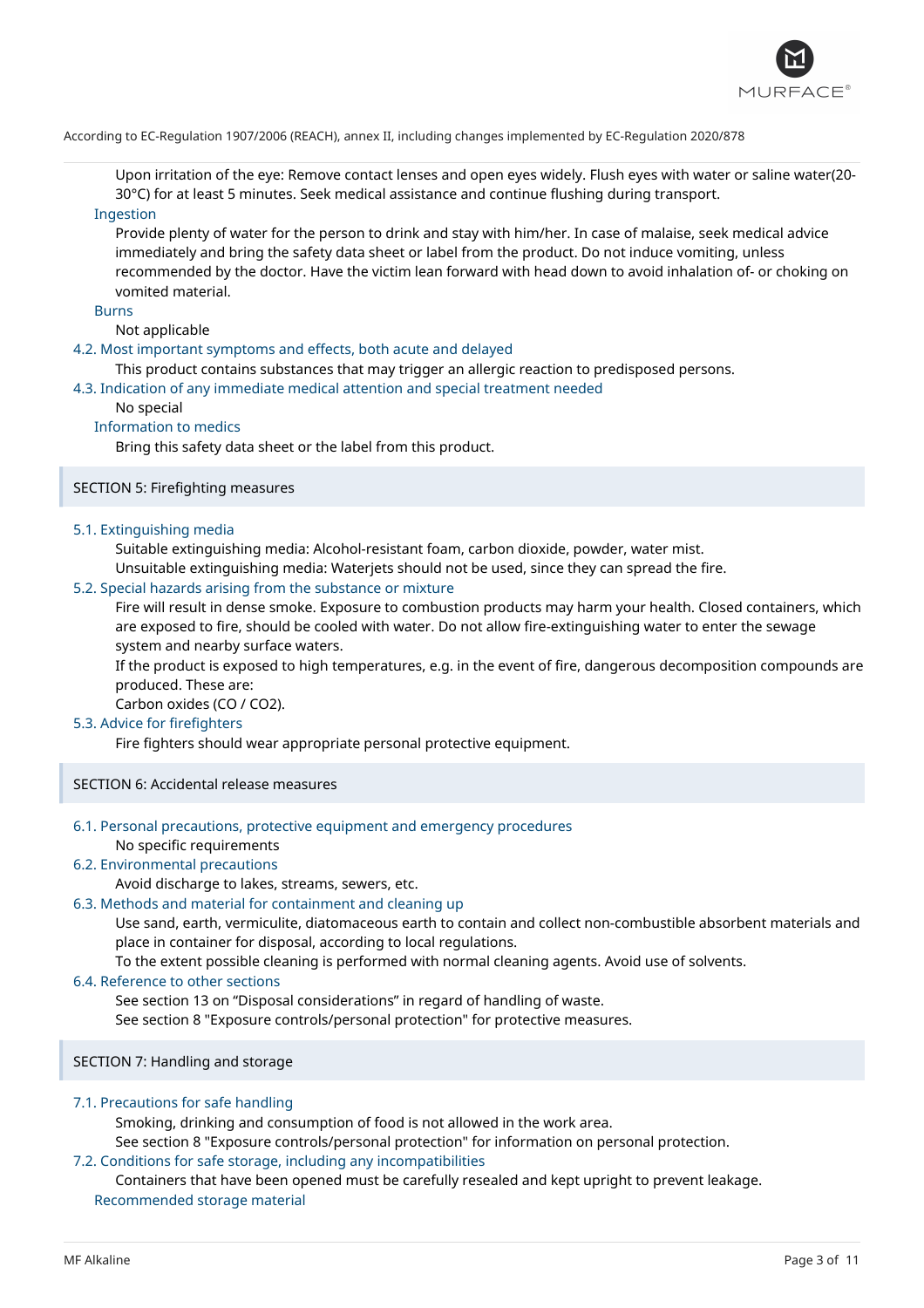

Keep only in original packaging.

# Storage temperature

Room temperature 18 to 23°C (Storage on stock, 3 to 8°C)

#### Incompatible materials

Strong acids, strong bases, strong oxidizing agents, and strong reducing agents.

## 7.3. Specific end use(s)

This product should only be used for applications quoted in section 1.2

SECTION 8: Exposure controls/personal protection

## 8.1. Control parameters

 $\overline{a}$ 

2-butoxyethanol; ethylene glycol monobutyl ether;2-butoxyethanol;ethylene glycol monobutyl ether;butyl cellosolve

Long term exposure limit (8 hours) (ppm): 25 Long term exposure limit (8 hours) (mg/m<sup>3</sup>): 123 Short term exposure limit (15 minutes) (ppm): 50 Short term exposure limit (15 minutes) (mg/m<sup>3</sup>): 246 Annotations: BMVG = Biological Monitoring Guidance Value exists Sk = Can be absorbed through the skin and lead to systemic toxicity.

The Control of Substances Hazardous to Health Regulations 2002. SI 2002/2677 The Stationery Office 2002. EH40/2005 Workplace exposure limits (Fourth Edition 2020).

#### DNEL

Product/substance 2-butoxyethanol; ethylene glycol monobutyl ether;2-butoxyethanol;ethylene glycol monobutyl ether;butyl cellosolve DNEL

Route of exposure Duration

# PNEC

# No data available

# 8.2. Exposure controls

Compliance with the given occupational exposure limits values should be controlled on a regular basis. General recommendations

Smoking, drinking and consumption of food is not allowed in the work area.

#### Exposure scenarios

There are no exposure scenarios implemented for this product.

#### Exposure limits

Professional users are subjected to the legally set maximum concentrations for occupational exposure. See occupational hygiene limit values above.

# Appropriate technical measures

The formation of vapours must be kept at a minimum and below current limit values (see above). Installation of a local exhaust system if normal air flow in the work room is not sufficient is recommended. Ensure emergency eyewash and -showers are clearly marked.

#### Hygiene measures

In between use of the product and at the end of the working day all exposed areas of the body must be washed thoroughly. Always wash hands, forearms and face.

# Measures to avoid environmental exposure

# No specific requirements

Individual protection measures, such as personal protective equipment **Generally**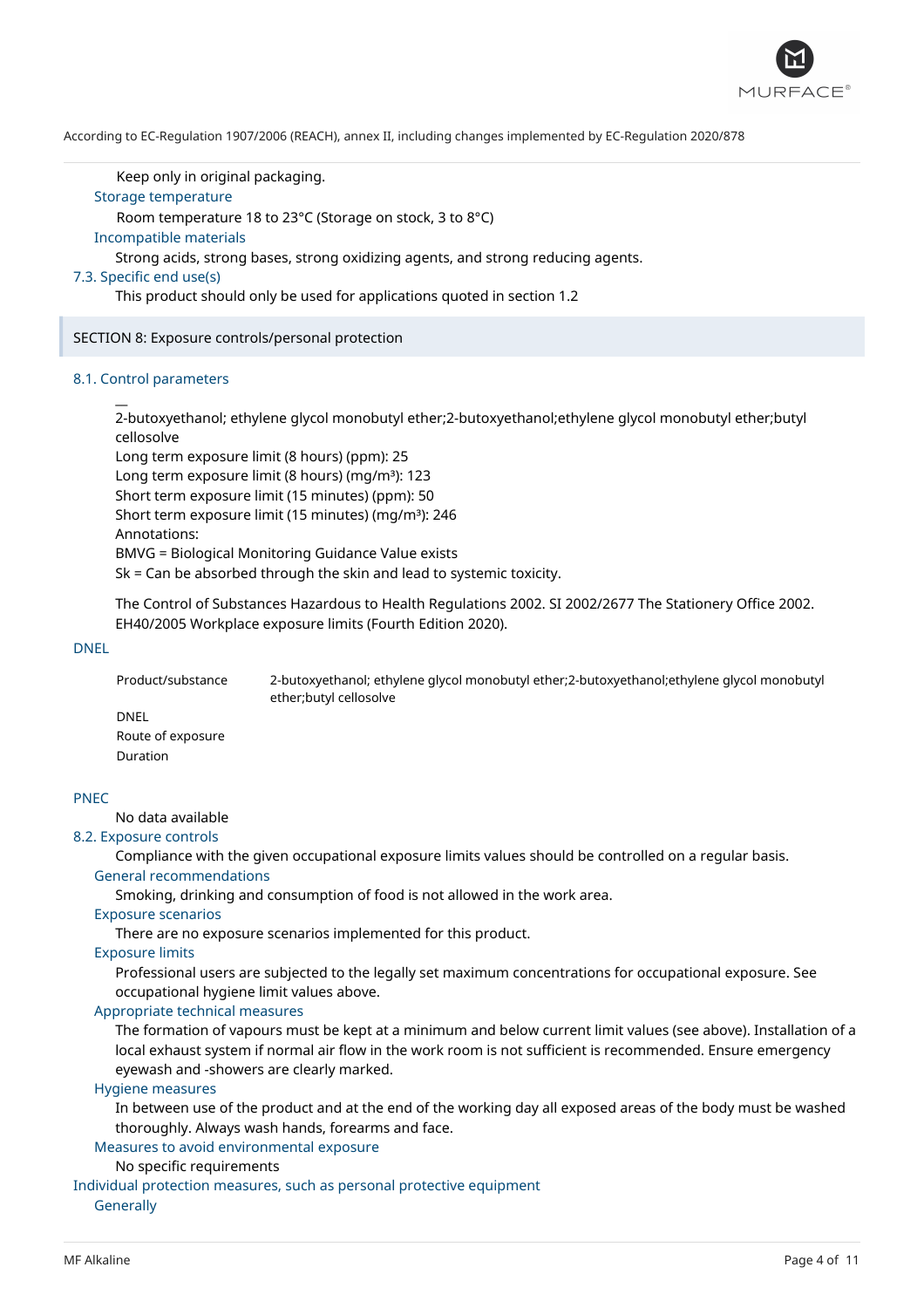

| Use only CE marked protective equipment.                                                                                                                                                                                                                             |                        |                          |           |  |
|----------------------------------------------------------------------------------------------------------------------------------------------------------------------------------------------------------------------------------------------------------------------|------------------------|--------------------------|-----------|--|
| No specific requirements                                                                                                                                                                                                                                             |                        |                          |           |  |
| <b>Respiratory Equipment</b>                                                                                                                                                                                                                                         |                        |                          |           |  |
| Type                                                                                                                                                                                                                                                                 | Class                  | Colour                   | Standards |  |
| A                                                                                                                                                                                                                                                                    | Class 1 (low capacity) | Brown                    | EN14387   |  |
| Skin protection<br>No specific requirements<br><b>Hand protection</b>                                                                                                                                                                                                |                        |                          |           |  |
|                                                                                                                                                                                                                                                                      |                        |                          |           |  |
| Material                                                                                                                                                                                                                                                             | Glove thickness (mm)   | Breakthrough time (min.) | Standards |  |
| Nitrile                                                                                                                                                                                                                                                              |                        |                          | EN374-2   |  |
| Eye protection                                                                                                                                                                                                                                                       |                        |                          |           |  |
| Type                                                                                                                                                                                                                                                                 | Standards              |                          |           |  |
| Safety glasses with side<br>shields.                                                                                                                                                                                                                                 | <b>EN166</b>           |                          |           |  |
| 9.1. Information on basic physical and chemical properties<br>Physical state<br>Liquid<br>Colour<br>Transparent white<br>Odour / Odour threshold<br>Mild<br>pH<br>Testing not relevant or not possible due to nature of the product.<br>Density (g/cm <sup>3</sup> ) |                        |                          |           |  |
| Testing not relevant or not possible due to nature of the product.<br><b>Relative density</b><br>1<br>Kinematic viscosity<br>Testing not relevant or not possible due to nature of the product.<br><b>Particle characteristics</b>                                   |                        |                          |           |  |
| Does not apply to liquids.<br>Phase changes                                                                                                                                                                                                                          |                        |                          |           |  |
| Melting point/Freezing point (°C)<br>Testing not relevant or not possible due to nature of the product.<br>Softening point/range (waxes and pastes) (°C)<br>Does not apply to liquids.<br>Boiling point (°C)                                                         |                        |                          |           |  |
| Testing not relevant or not possible due to nature of the product.<br>Vapour pressure                                                                                                                                                                                |                        |                          |           |  |
| Testing not relevant or not possible due to nature of the product.                                                                                                                                                                                                   |                        |                          |           |  |
|                                                                                                                                                                                                                                                                      |                        |                          |           |  |

I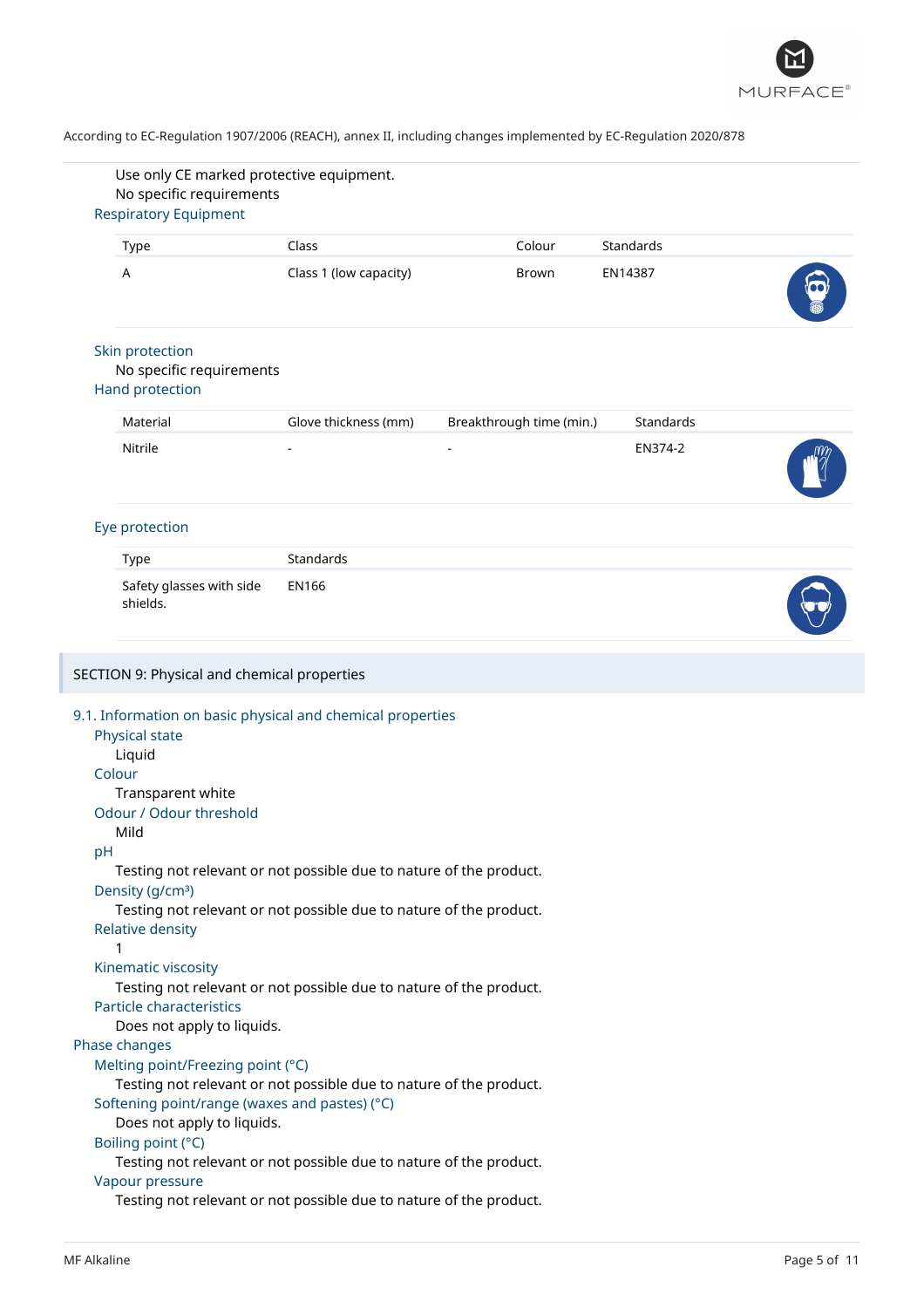

```
Relative vapour density
      Testing not relevant or not possible due to nature of the product.
   Decomposition temperature (°C)
      Testing not relevant or not possible due to nature of the product.
Data on fire and explosion hazards
   Flash point (°C)
      60 °C
  Ignition (°C)
      Testing not relevant or not possible due to nature of the product.
  Auto flammability (°C)
      Testing not relevant or not possible due to nature of the product.
   Lower and upper explosion limit (% v/v)
      Testing not relevant or not possible due to nature of the product.
Solubility
   Solubility in water
      Testing not relevant or not possible due to nature of the product.
   n-octanol/water coefficient
      Testing not relevant or not possible due to nature of the product.
   Solubility in fat (g/L)
      Testing not relevant or not possible due to nature of the product.
9.2. Other information
  VOC (g/L)
      1
   Other physical and chemical parameters
      No data available
SECTION 10: Stability and reactivity
10.1. Reactivity
      No data available
10.2. Chemical stability
      The product is stable under the conditions, noted in section 7 "Handling and storage".
10.3. Possibility of hazardous reactions
      No special
```
10.4. Conditions to avoid No special

```
10.5. Incompatible materials
```
Strong acids, strong bases, strong oxidizing agents, and strong reducing agents.

# 10.6. Hazardous decomposition products

The product is not degraded when used as specified in section 1.

SECTION 11: Toxicological information

# 11.1. Information on hazard classes as defined in Regulation (EC) No 1272/2008 Acute toxicity

| Product/substance | 2-butoxyethanol; ethylene glycol monobutyl ether; 2-butoxyethanol; ethylene glycol monobutyl<br>ether; butyl cellosolve |
|-------------------|-------------------------------------------------------------------------------------------------------------------------|
| Test method       | <b>OECD 401</b>                                                                                                         |
| Species           | Rat                                                                                                                     |
| Route of exposure | Inhalation                                                                                                              |
| Test              | $LC50$ (gas)                                                                                                            |
| Result            | $2,2$ mg/L                                                                                                              |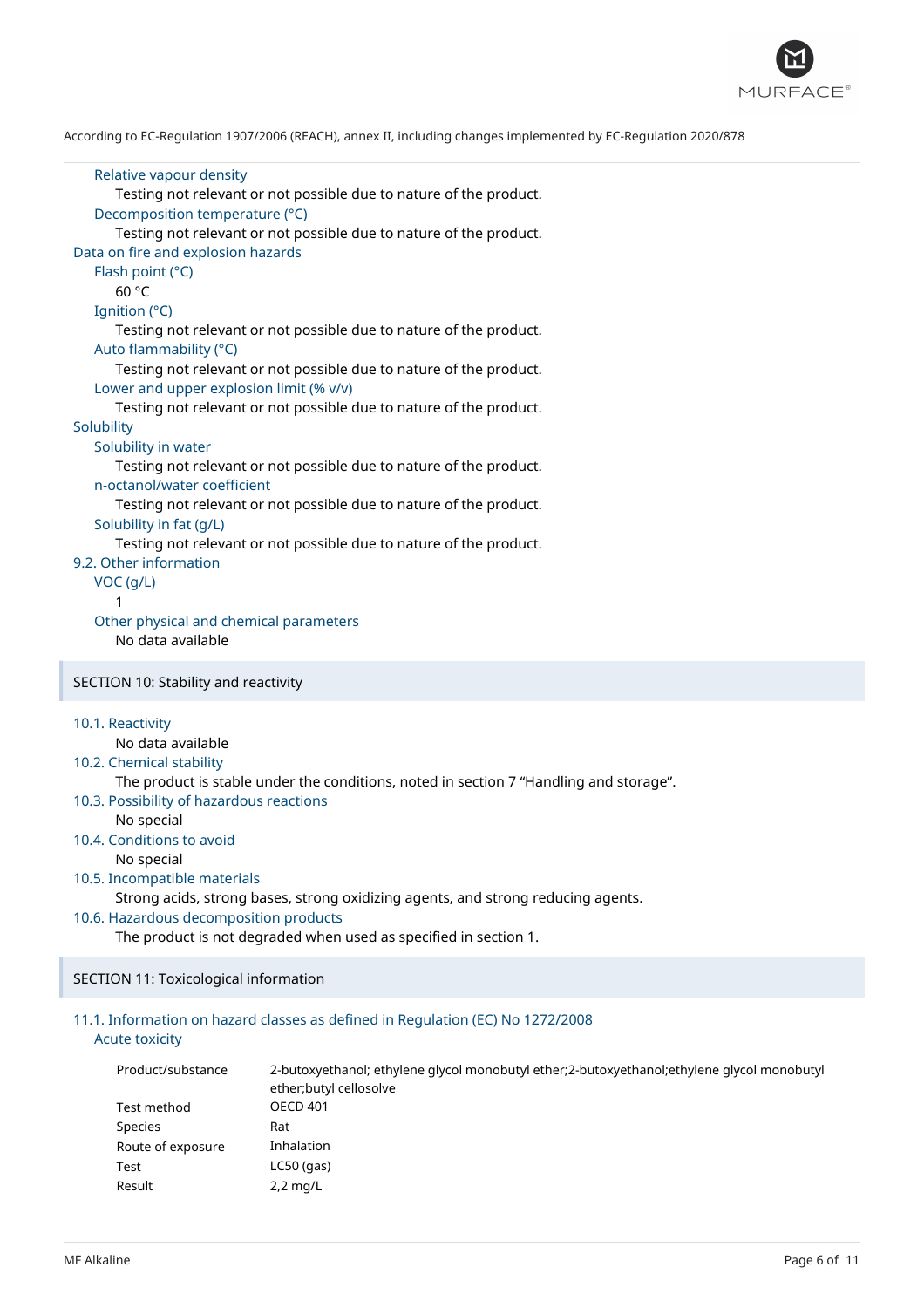

| Other information<br>Product/substance<br>2-butoxyethanol; ethylene glycol monobutyl ether;2-butoxyethanol; ethylene glycol monobutyl<br>ether;butyl cellosolve<br>Test method<br>Rabbit<br>Species<br>Dermal<br>Route of exposure<br>LD50<br>Test<br>405 mg/kg<br>Result<br>Other information<br>Product/substance<br>2-butoxyethanol; ethylene glycol monobutyl ether;2-butoxyethanol;ethylene glycol monobutyl<br>ether;butyl cellosolve<br>Test method<br>Rat<br>Species<br>Route of exposure<br>Oral<br>LD50<br>Test<br>Result<br>$615$ mg/kg<br>Other information<br>Skin corrosion/irritation                                                                                                                                                                                                                                                                                                                                                                                                                                                                                                                |  |  |
|---------------------------------------------------------------------------------------------------------------------------------------------------------------------------------------------------------------------------------------------------------------------------------------------------------------------------------------------------------------------------------------------------------------------------------------------------------------------------------------------------------------------------------------------------------------------------------------------------------------------------------------------------------------------------------------------------------------------------------------------------------------------------------------------------------------------------------------------------------------------------------------------------------------------------------------------------------------------------------------------------------------------------------------------------------------------------------------------------------------------|--|--|
|                                                                                                                                                                                                                                                                                                                                                                                                                                                                                                                                                                                                                                                                                                                                                                                                                                                                                                                                                                                                                                                                                                                     |  |  |
|                                                                                                                                                                                                                                                                                                                                                                                                                                                                                                                                                                                                                                                                                                                                                                                                                                                                                                                                                                                                                                                                                                                     |  |  |
|                                                                                                                                                                                                                                                                                                                                                                                                                                                                                                                                                                                                                                                                                                                                                                                                                                                                                                                                                                                                                                                                                                                     |  |  |
|                                                                                                                                                                                                                                                                                                                                                                                                                                                                                                                                                                                                                                                                                                                                                                                                                                                                                                                                                                                                                                                                                                                     |  |  |
|                                                                                                                                                                                                                                                                                                                                                                                                                                                                                                                                                                                                                                                                                                                                                                                                                                                                                                                                                                                                                                                                                                                     |  |  |
|                                                                                                                                                                                                                                                                                                                                                                                                                                                                                                                                                                                                                                                                                                                                                                                                                                                                                                                                                                                                                                                                                                                     |  |  |
|                                                                                                                                                                                                                                                                                                                                                                                                                                                                                                                                                                                                                                                                                                                                                                                                                                                                                                                                                                                                                                                                                                                     |  |  |
|                                                                                                                                                                                                                                                                                                                                                                                                                                                                                                                                                                                                                                                                                                                                                                                                                                                                                                                                                                                                                                                                                                                     |  |  |
|                                                                                                                                                                                                                                                                                                                                                                                                                                                                                                                                                                                                                                                                                                                                                                                                                                                                                                                                                                                                                                                                                                                     |  |  |
|                                                                                                                                                                                                                                                                                                                                                                                                                                                                                                                                                                                                                                                                                                                                                                                                                                                                                                                                                                                                                                                                                                                     |  |  |
|                                                                                                                                                                                                                                                                                                                                                                                                                                                                                                                                                                                                                                                                                                                                                                                                                                                                                                                                                                                                                                                                                                                     |  |  |
|                                                                                                                                                                                                                                                                                                                                                                                                                                                                                                                                                                                                                                                                                                                                                                                                                                                                                                                                                                                                                                                                                                                     |  |  |
|                                                                                                                                                                                                                                                                                                                                                                                                                                                                                                                                                                                                                                                                                                                                                                                                                                                                                                                                                                                                                                                                                                                     |  |  |
|                                                                                                                                                                                                                                                                                                                                                                                                                                                                                                                                                                                                                                                                                                                                                                                                                                                                                                                                                                                                                                                                                                                     |  |  |
|                                                                                                                                                                                                                                                                                                                                                                                                                                                                                                                                                                                                                                                                                                                                                                                                                                                                                                                                                                                                                                                                                                                     |  |  |
| Based on available data, the classification criteria are not met.<br>Serious eye damage/irritation<br>Based on available data, the classification criteria are not met.<br><b>Respiratory sensitisation</b><br>Based on available data, the classification criteria are not met.<br>Skin sensitisation<br>Based on available data, the classification criteria are not met.<br>Germ cell mutagenicity<br>Based on available data, the classification criteria are not met.<br>Carcinogenicity<br>Based on available data, the classification criteria are not met.<br>Reproductive toxicity<br>Based on available data, the classification criteria are not met.<br>STOT-single exposure<br>Based on available data, the classification criteria are not met.<br>STOT-repeated exposure<br>Based on available data, the classification criteria are not met.<br><b>Aspiration hazard</b><br>Based on available data, the classification criteria are not met.<br>11.2. Information on other hazards<br>Long term effects<br>No special<br><b>Endocrine disrupting properties</b><br>No special<br>Other information |  |  |
| 2-butoxyethanol; ethylene glycol monobutyl ether;2-butoxyethanol;ethylene glycol monobutyl ether;butyl<br>cellosolve has been classified by IARC as a group 3 carcinogen.                                                                                                                                                                                                                                                                                                                                                                                                                                                                                                                                                                                                                                                                                                                                                                                                                                                                                                                                           |  |  |

SECTION 12: Ecological information

12.1. Toxicity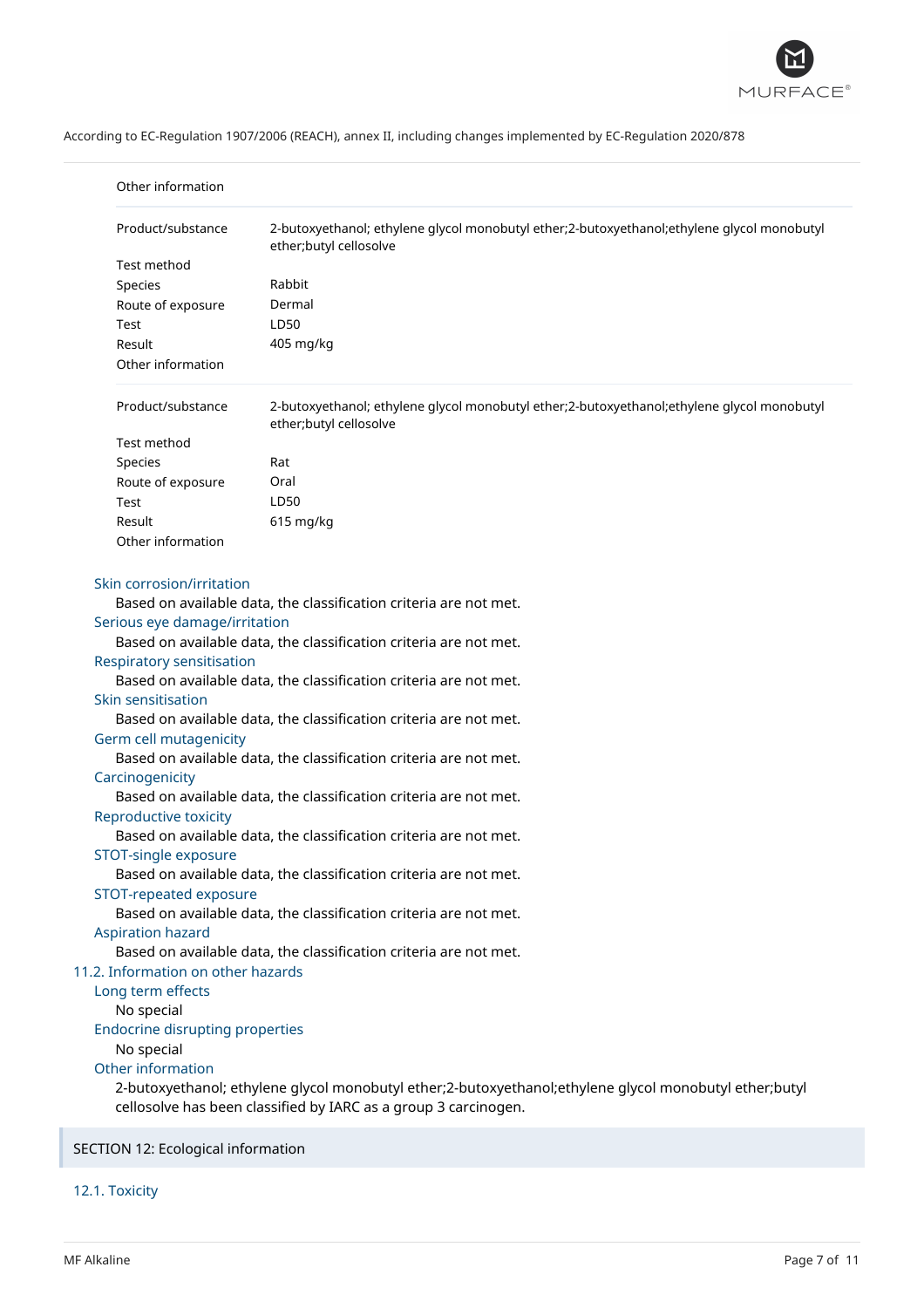

| Product/substance<br>Test method<br>Species<br>Compartment<br>Duration<br>Test<br>Result<br>Other information | 2-butoxyethanol; ethylene glycol monobutyl ether;2-butoxyethanol; ethylene glycol monobutyl<br>ether;butyl cellosolve<br>Crustacean<br>48 hours<br><b>EC50</b><br>1550 mg/L |
|---------------------------------------------------------------------------------------------------------------|-----------------------------------------------------------------------------------------------------------------------------------------------------------------------------|
| Product/substance<br>Test method<br>Species<br>Compartment<br>Duration<br>Test<br>Result<br>Other information | 2-butoxyethanol; ethylene glycol monobutyl ether;2-butoxyethanol; ethylene glycol monobutyl<br>ether;butyl cellosolve<br>Fish<br>96 hours<br><b>LC50</b><br>1474 mg/L       |
| Product/substance<br>Test method<br>Species<br>Compartment<br>Duration<br>Test<br>Result<br>Other information | 2-butoxyethanol; ethylene glycol monobutyl ether; 2-butoxyethanol; ethylene glycol monobutyl<br>ether;butyl cellosolve<br>Algae<br>72 hours<br><b>EC50</b><br>1840 mg/L     |

# 12.2. Persistence and degradability

| Product/substance | 2-butoxyethanol; ethylene glycol monobutyl ether; 2-butoxyethanol; ethylene glycol monobutyl<br>ether; butyl cellosolve |
|-------------------|-------------------------------------------------------------------------------------------------------------------------|
| Biodegradable     | Yes                                                                                                                     |
| Test method       |                                                                                                                         |
| Result            |                                                                                                                         |

# 12.3. Bioaccumulative potential

| Product/substance | 2-butoxyethanol; ethylene glycol monobutyl ether;2-butoxyethanol; ethylene glycol monobutyl |  |  |
|-------------------|---------------------------------------------------------------------------------------------|--|--|
|                   | ether;butyl cellosolve                                                                      |  |  |
| Test method       |                                                                                             |  |  |

| Potential         | Yes               |
|-------------------|-------------------|
| bioaccumulation   |                   |
| LogPow            | No data available |
| BCF               | 0.81              |
| Other information |                   |

# 12.4. Mobility in soil

No data available

# 12.5. Results of PBT and vPvB assessment

This mixture/product does not contain any substances considered to meet the criteria classifying them as PBT and/or vPvB.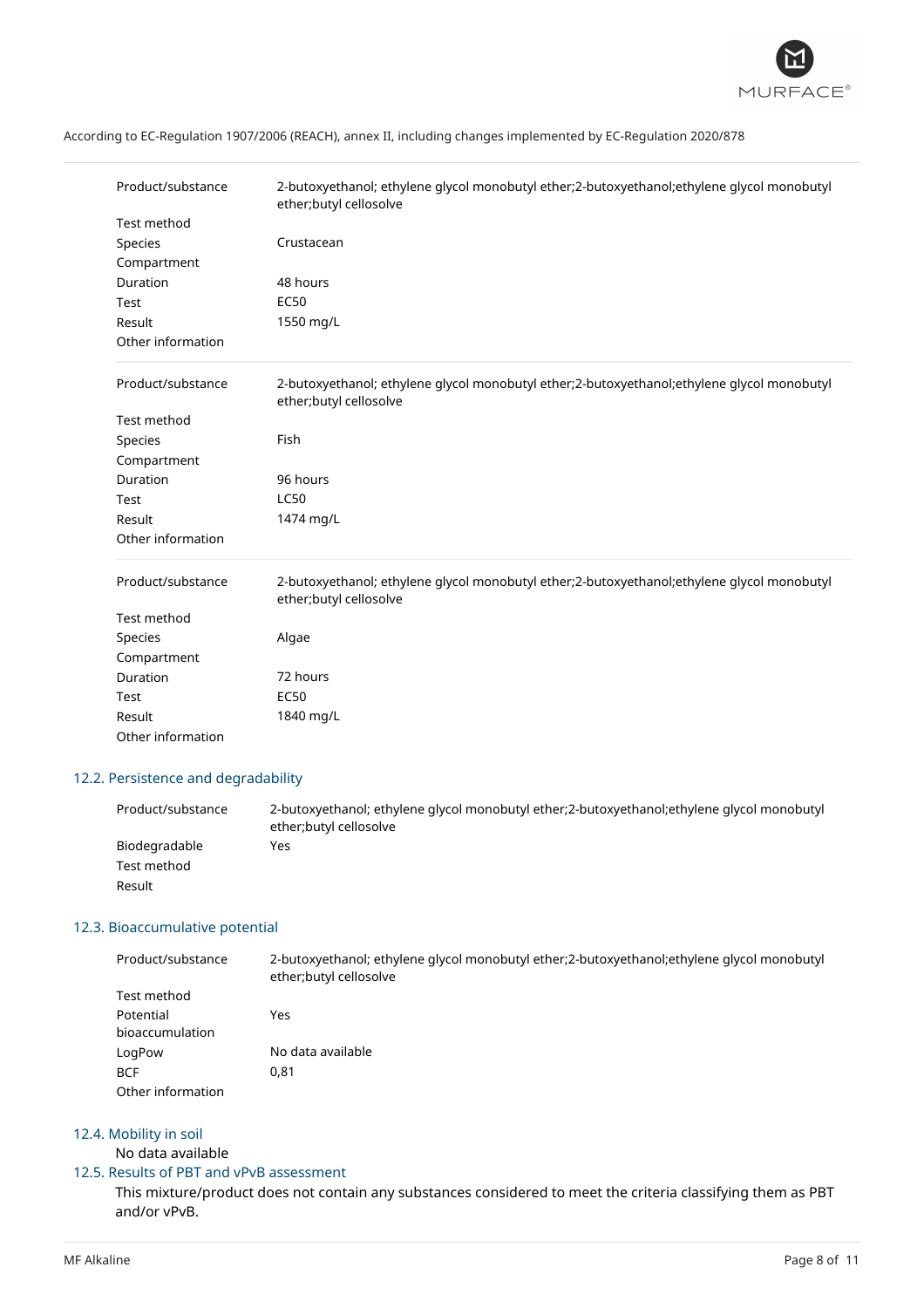

## 12.6. Endocrine disrupting properties No special

# 12.7. Other adverse effects

This product contains substances with the potential of bioaccumulation resulting in the risk of accumulation in the food chain. Bioaccumulative substances are concentrated in adipose tissue and are not easily secreted.

SECTION 13: Disposal considerations

#### 13.1. Waste treatment methods

Product is not covered by regulations on dangerous waste.

Regulation (EU) No 1357/2014 of 18 December 2014 on waste.

# EWC code

Not applicable

# Specific labelling

Not applicable

# Contaminated packing

Packaging containing residues of the product must be disposed of similarly to the product.

### SECTION 14: Transport information

# 14.1. - 14.4.

Not dangerous goods according to ADR, IATA and IMDG.

# ADR/RID

Not applicable

# IMDG

Not applicable

# MARINE POLLUTANT

**IATA** 

No

Not applicable

# 14.5. Environmental hazards

Not applicable

- 14.6. Special precautions for user Not applicable
- 14.7. Maritime transport in bulk according to IMO instruments

#### No data available

#### SECTION 15: Regulatory information

## 15.1. Safety, health and environmental regulations/legislation specific for the substance or mixture

#### Restrictions for application

Restricted to professional users.

Pregnant women and women breastfeeding must not be exposed to this product. The risk, and possible technical precautions or design of the workplace needed to eliminate exposure, must be considered.

# Demands for specific education

No specific requirements

# SEVESO - Categories / dangerous substances

Not applicable

#### Additional information

Not applicable

# Sources

The Health and Safety at Work etc. Act 1974 Regulations 2013. 2005 No. 2773 ENVIRONMENTAL PROTECTION: The Volatile Organic Compounds in Paints, Varnishes and Vehicle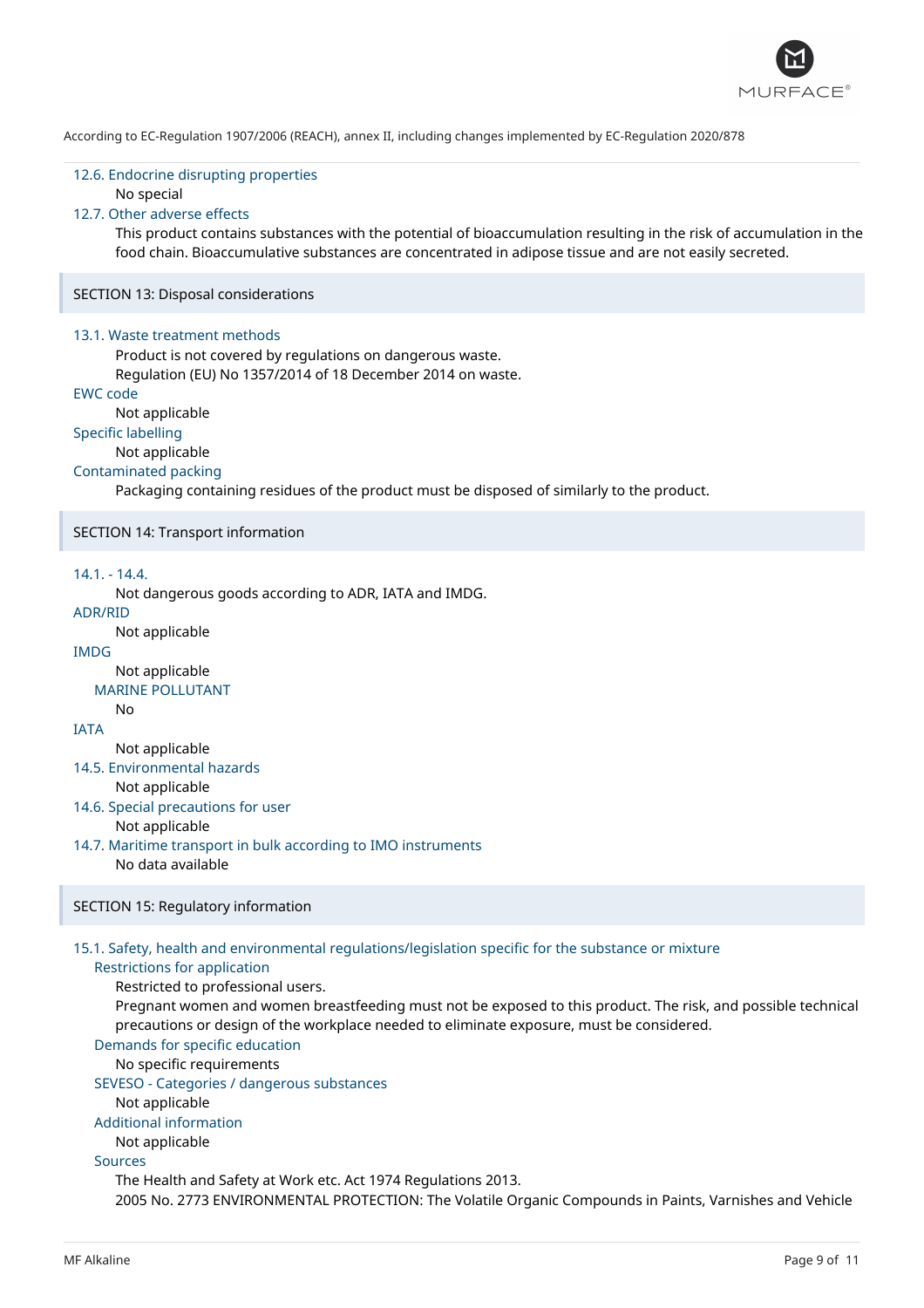

Refinishing Products Regulations 2005. CLP Regulation (EC) No 1272/2008, as retained and amended in UK law. EC-Regulation 1907/2006 (REACH), as amended by UK REACH Regulations SI 2019/758 15.2. Chemical safety assessment No SECTION 16: Other information Full text of H-phrases as mentioned in section 3 H302, Harmful if swallowed. H312, Harmful in contact with skin. H315, Causes skin irritation. H319, Causes serious eye irritation. H332, Harmful if inhaled. Abbreviations and acronyms ADN = European Provisions concerning the International Carriage of Dangerous Goods by Inland Waterway ADR = The European Agreement concerning the International Carriage of Dangerous Goods by Road ATE = Acute Toxicity Estimate BCF = Bioconcentration Factor CAS = Chemical Abstracts Service CE = Conformité Européenne CLP = Classification, Labelling and Packaging Regulation [Regulation (EC) No. 1272/2008] CSA = Chemical Safety Assessment CSR = Chemical Safety Report DMEL = Derived Minimal Effect Level DNEL = Derived No Effect Level EINECS = European Inventory of Existing Commercial chemical Substances ES = Exposure Scenario EUH statement = CLP-specific Hazard statement EWC = European Waste Catalogue GHS = Globally Harmonized System of Classification and Labelling of Chemicals IARC = International Agency for Research on Cancer (IARC) IATA = International Air Transport Association IBC = Intermediate Bulk Container IMDG = International Maritime Dangerous Goods LogPow = logarithm of the octanol/water partition coefficient MARPOL = International Convention for the Prevention of Pollution From Ships, 1973 as modified by the Protocol of 1978. ("Marpol" = marine pollution) OECD = Organisation for Economic Co-operation and Development PBT = Persistent, Bioaccumulative and Toxic PNEC = Predicted No Effect Concentration RID = The Regulations concerning the International Carriage of Dangerous Goods by Rail RRN = REACH Registration Number SCL = A specific concentration limit. SVHC = Substances of Very High Concern STOT-RE = Specific Target Organ Toxicity - Repeated Exposure STOT-SE = Specific Target Organ Toxicity - Single Exposure TWA = Time weighted average UN = United Nations UVCB = Complex hydrocarbon substance VOC = Volatile Organic Compound vPvB = Very Persistent and Very Bioaccumulative Additional information Not applicable